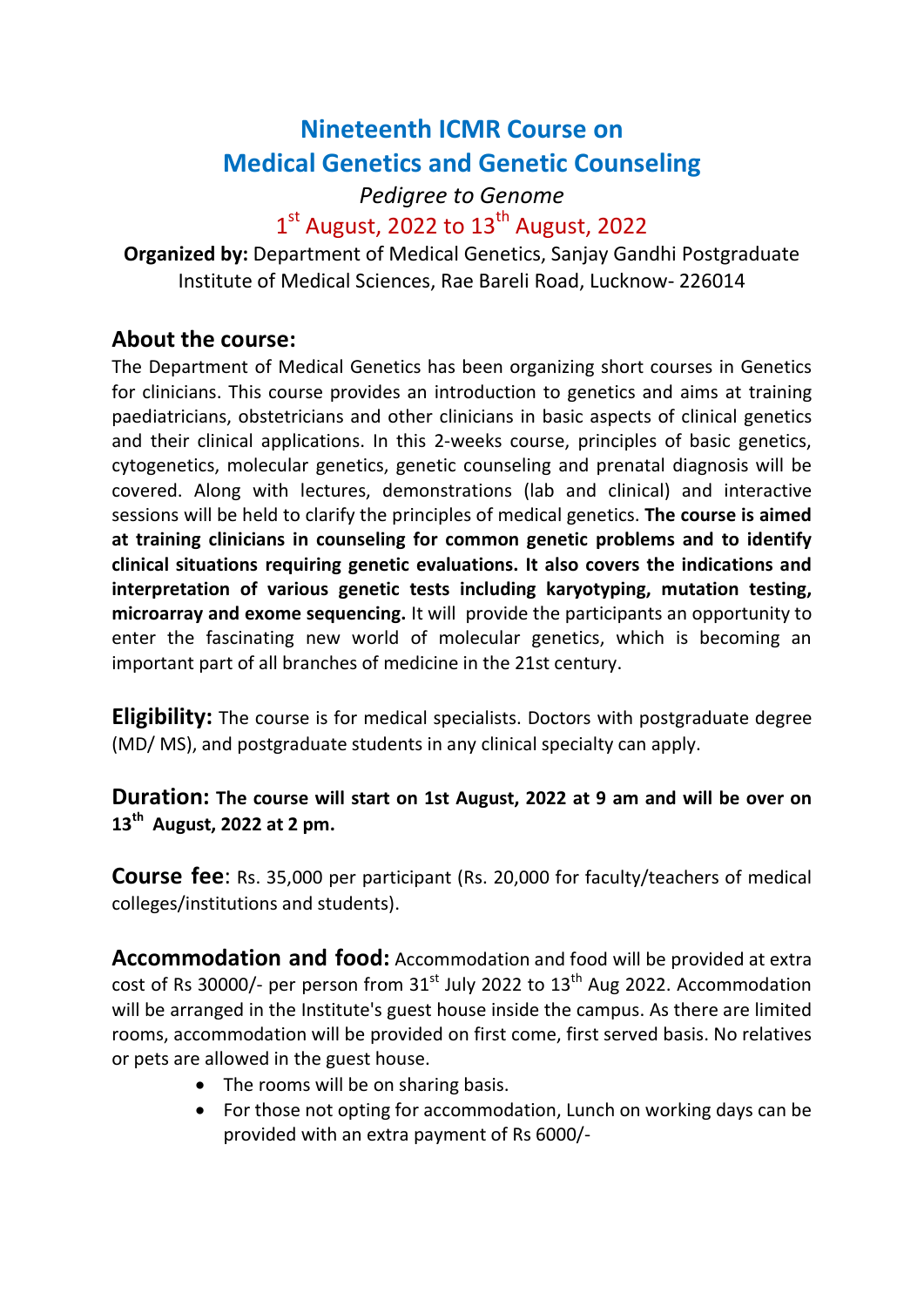In case, rooms are filled up, applicants will have to arrange their own accommodation in the nearby hotels.

How to apply: The seats are limited and selection will be on first-come firstserved basis. The application form can be downloaded here and should be accompanied by a short write-up about your plans to use training in genetics.

Applications of teaching faculty and students should be duly forwarded by the Head of the department or institution. Send the duly filled application form along with payment details by post to the following address:

Dr. Shubha R Phadke, Professor and Head, Department of Medical Genetics, Sanjay Gandhi Postgraduate Institute of Medical Sciences, Rae Bareli Road, Lucknow - 226 014, Uttar Pradesh

Account Details: Draft in favour of "COURSE ON MEDICAL GENETICS" payable at Lucknow Account Number: 37596112112 Account Name: COURSE ON MEDICAL GENETICS Bank Name and address: State Bank of India, SGPGIMS, Lucknow IFSC Code: SBIN0007789

**Cancellation Policy:** Request of cancellation must be made to the organizing committee. Email: sgpgigenetics@gmail.com Before  $1<sup>st</sup>$  July, 2022: 100% of amount refund 1<sup>st</sup> July to 15<sup>th</sup> July, 2022: 50% of amount refund After 31<sup>st</sup> July, 2022: No refund All refunds will be processed after completion of the course.

#### Contact Details:

Office: 0522-2494334 Mr. Manvendra: 9415543554 E-mail: sgpgigenetics@gmail.com Fax: 0522- 2668973, 2668017